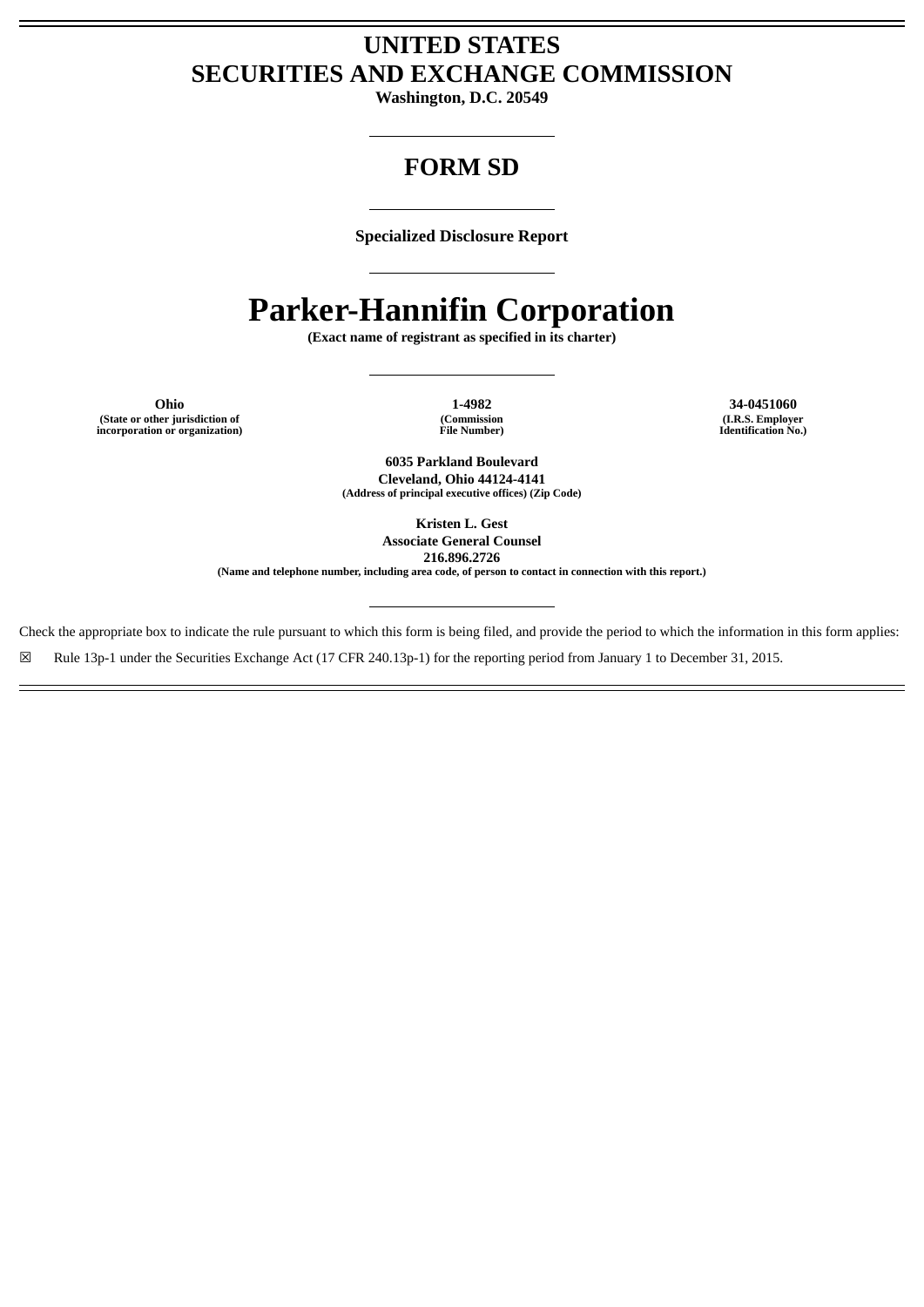### **Item 1.01 Conflict Minerals Disclosure and Report**.

## **Conflict Minerals Disclosure**

Parker-Hannifin Corporation (including its consolidated subsidiaries, the "*Company*") is filing this Form SD pursuant to Rule 13p-1 under the Securities Exchange Act of 1934 for the reporting period from January 1, 2015 to December 31, 2015 (the "*Reporting Period*").

Rule 13p-1, through Form SD, requires the disclosure of certain information if a company manufactures or contracts to manufacture products for which certain "conflict minerals" (as defined below) are necessary to the functionality or production of such products. Form SD defines "*conflict minerals*" as: (i)(a) columbite-tantalite (or coltan, the metal ore from which tantalum is extracted), (b) cassiterite (the metal ore from which tin is extracted), (c) gold and (d) wolframite (the metal ore from which tungsten is extracted), or their derivatives, which are currently limited to tantalum, tin and tungsten; or (ii) any other mineral or its derivatives determined by the U.S. Secretary of State to be financing conflict in the Democratic Republic of the Congo or an "adjoining country," as such term is defined in Form SD (collectively, the "*Covered Countries*").

The Company's operations may at times manufacture, or contract to manufacture, products for which conflict minerals are necessary to the functionality or production of those products (collectively, the "*products*"). As required by Form SD, the Company has conducted a good faith reasonable country of origin inquiry ("*RCOI*") regarding the conflict minerals included in its products during the Reporting Period, which the Company refers to as the "*Subject Minerals*," to determine whether any such Subject Minerals originated in the Covered Countries and/or whether any of the Subject Minerals were from recycled or scrap sources. Where applicable, the Company has conducted additional due diligence regarding the sources of the Subject Minerals. The results of the Company's RCOI regarding the Subject Minerals, as well as its additional due diligence regarding the sources of such Subject Minerals, are contained in the Company's Conflict Minerals Report, a copy of which is filed as Exhibit 1.01 to this Form SD, and is publicly available at www.parker.com. The content on, or accessible through, any web site referred to in this Form SD is not incorporated by reference into this Form SD unless expressly noted.

#### **Item 1.02 Exhibit**.

As specified in Section 2 of Form SD, the Company is hereby filing its Conflict Minerals Report as Exhibit 1.01 to this Form SD.

#### **Section 2 Exhibits**

#### **Item 2.01 Exhibits**.

The following exhibit is filed as part of this Form SD.

| <b>Exhibit</b><br>No. | <b>Description</b>                                      |
|-----------------------|---------------------------------------------------------|
| 1.01                  | Conflict Minerals Report of Parker-Hannifin Corporation |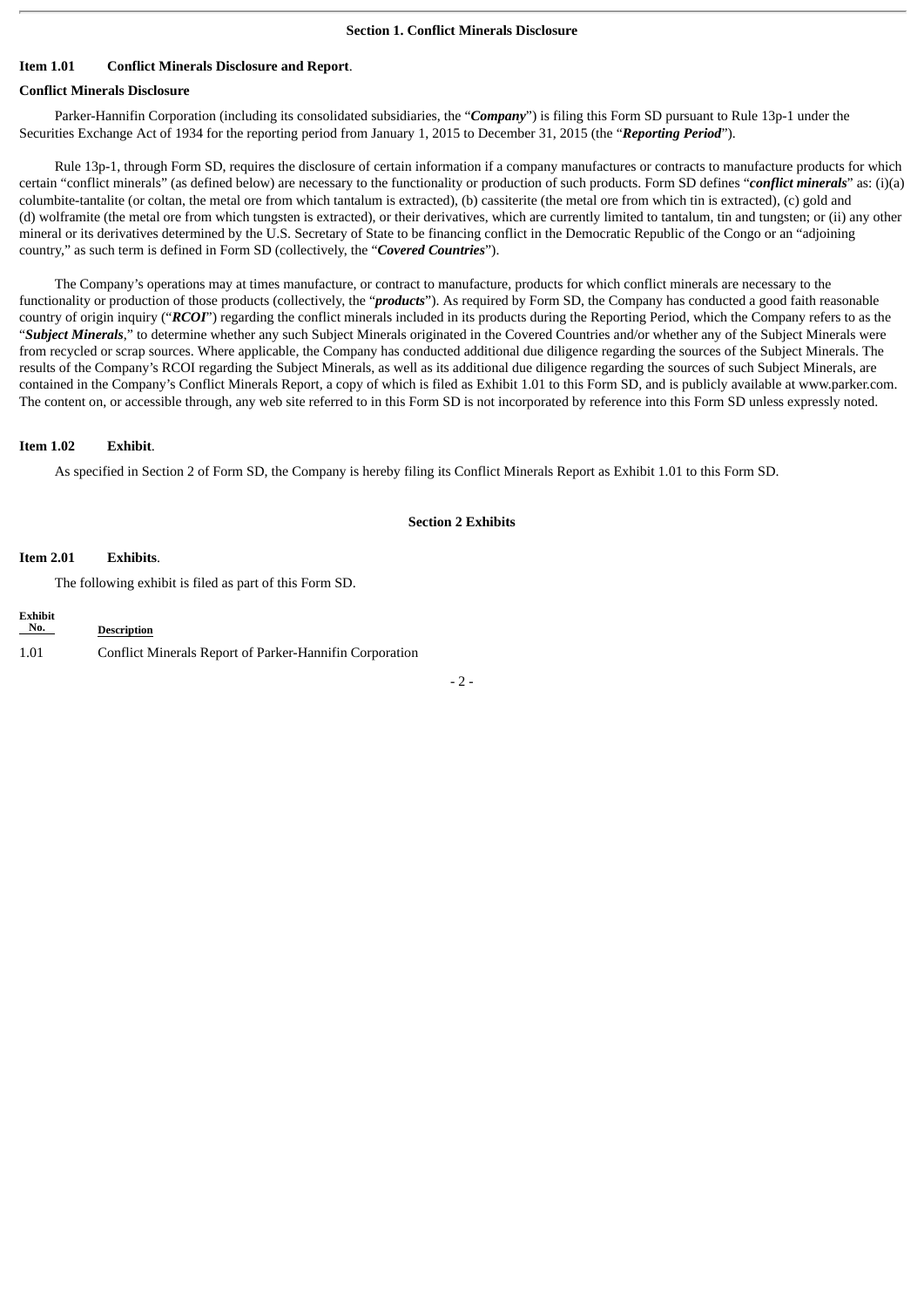## **SIGNATURES**

Pursuant to the requirements of the Securities Exchange Act of 1934, the registrant has duly caused this report to be signed on its behalf by the duly authorized undersigned.

# **PARKER-HANNIFIN CORPORATION**

By: **/s/ John G. Dedinsky** May 31, 2016

John G. Dedinsky (Date) (Date) Vice President, Global Supply Chain and Procurement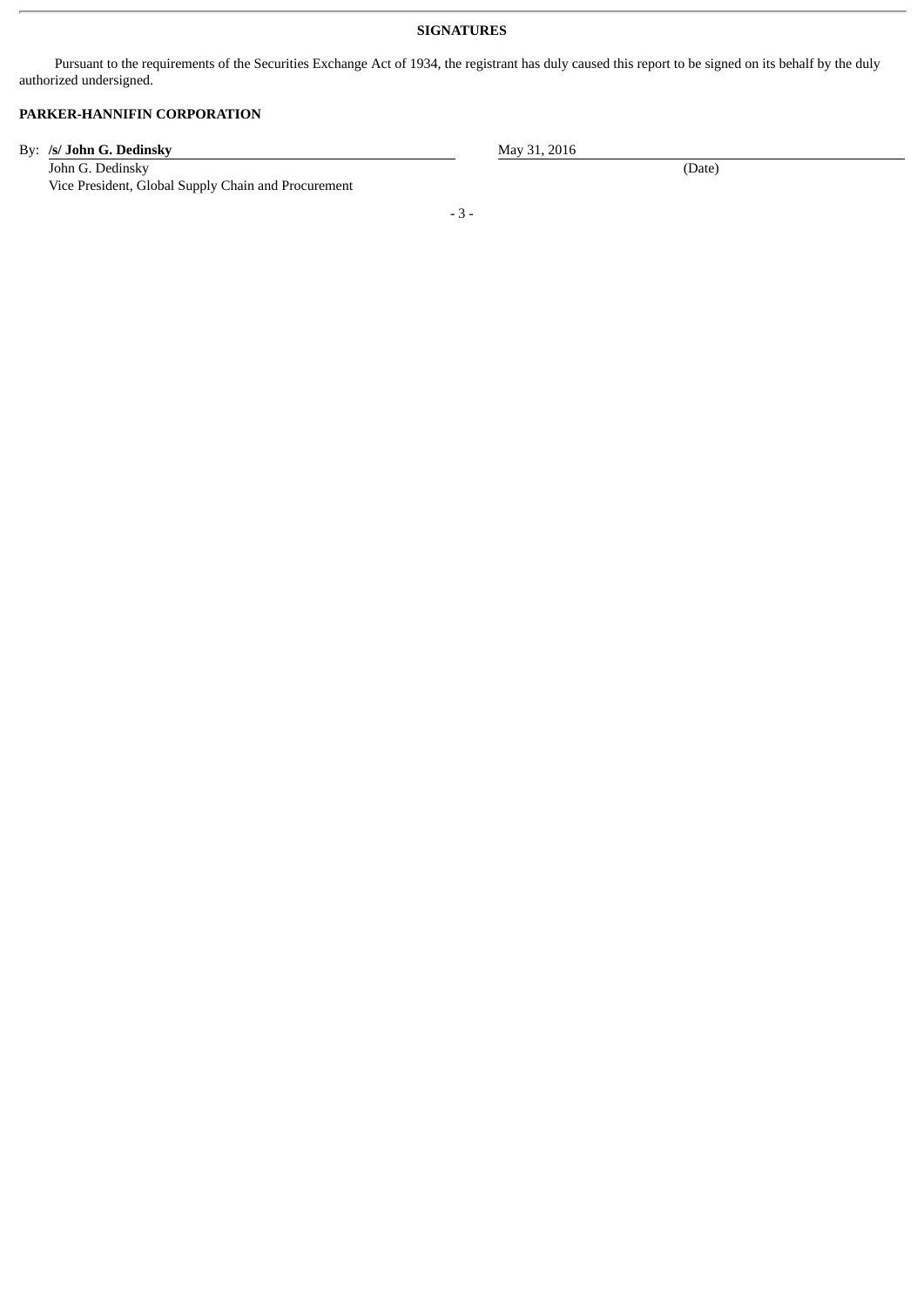# **Exhibit Description** 1.01 Conflict Minerals Report of Parker-Hannifin Corporation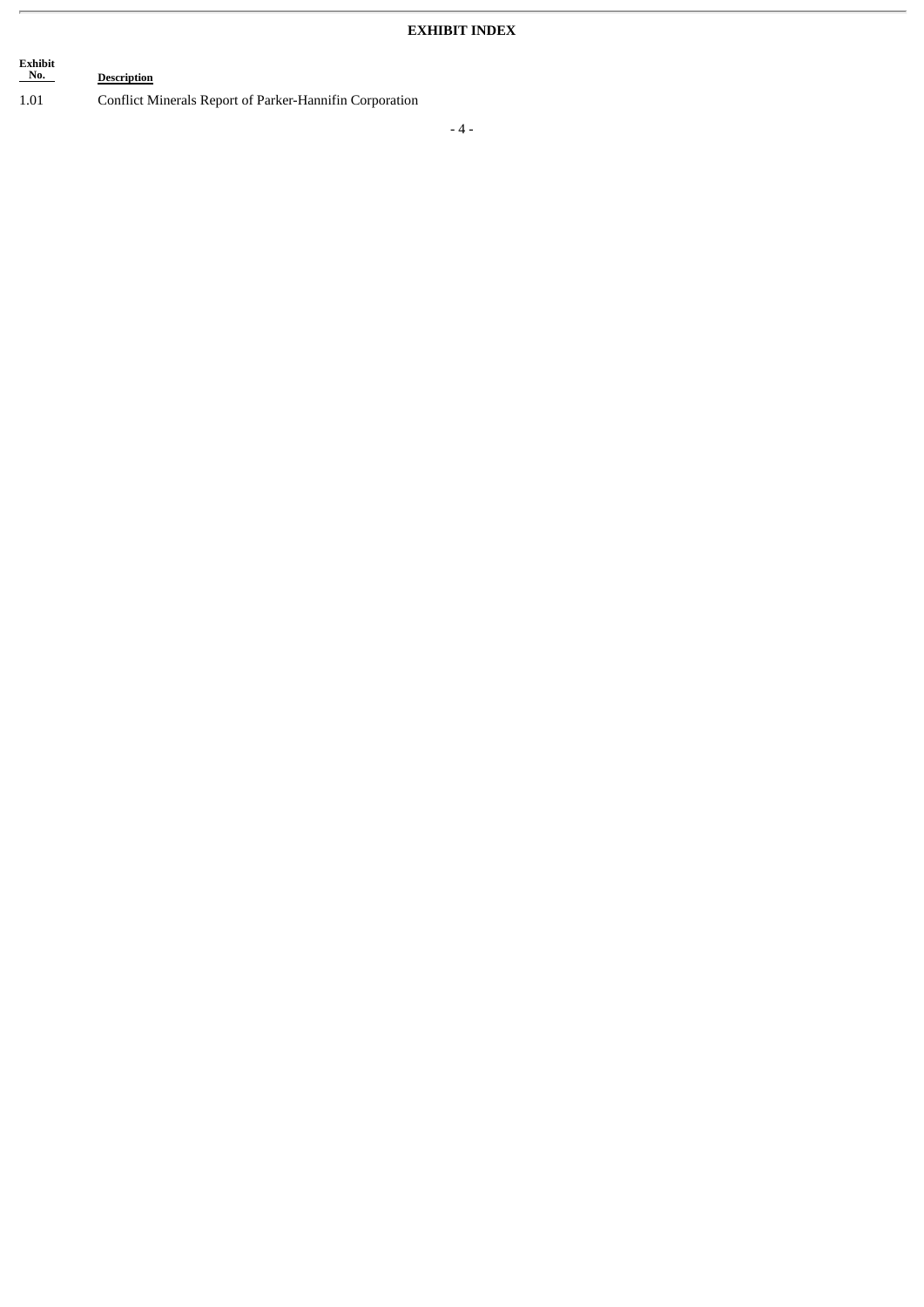#### **Parker-Hannifin Corporation Conflict Minerals Report For the reporting period from January 1, 2015 to December 31, 2015**

This Conflict Minerals Report (this "*Report*") of Parker-Hannifin Corporation (including its consolidated subsidiaries, the "*Company*") has been prepared pursuant to Rule 13p-1 and Form SD promulgated under the Securities Exchange Act of 1934 for the reporting period from January 1, 2015 to December 31, 2015 (the "*Reporting Period*").

Forward-looking statements contained in this Report are made based on known events and circumstances at the time of release and, as such, are subject in the future to unforeseen uncertainties and risks. Statements in this Report which express a belief, expectation or intention, as well as those that are not historical fact, are forward-looking statements, including statements related to the Company's compliance efforts and expected actions identified in this Report. These forward-looking statements are subject to various risks, uncertainties and assumptions, including, among other matters, the Company's customers' requirements to use certain suppliers, the Company's suppliers' responsiveness and cooperation with the Company's due diligence efforts, the Company's ability to implement improvements in its conflict minerals program and the Company's ability to identify and mitigate related risks in its supply chain. If one or more of these or other risks materialize, actual results may vary materially from those expressed. For a more complete discussion of these and other risk factors, see the Company's other filings with the Securities and Exchange Commission ("SEC"), including its Annual Report on Form 10-K for the year ended June 30, 2015 and subsequent Quarterly Reports on Form 10-Q. The Company makes these statements as of the date of this disclosure, and *undertakes no obligation to update them unless otherwise required by law.*

Rule 13p-1, through Form SD, requires the disclosure of certain information if a company manufactures or contracts to manufacture products for which certain "conflict minerals" (as defined below) are necessary to the functionality or production of such products. Form SD defines "*conflict minerals*" as: (i)(a) columbite-tantalite (or coltan, the metal ore from which tantalum is extracted), (b) cassiterite (the metal ore from which tin is extracted), (c) gold and (d) wolframite (the metal ore from which tungsten is extracted), or their derivatives, which are currently limited to tantalum, tin and tungsten; or (ii) any other mineral or its derivatives determined by the U.S. Secretary of State to be financing conflict in the Democratic Republic of the Congo or an "adjoining country," as such term is defined in Form SD (collectively, the "*Covered Countries*").

The Company's operations may at times manufacture, or contract to manufacture, products for which conflict minerals are necessary to the functionality or production of those products (collectively, the "*products*"). For the Reporting Period, the Company reasonably determined that the following product groups contain conflict minerals:

| <b>Hydraulics:</b>           | electronic displays; electronic I/O controllers; integrated hydraulic circuits; and power units.                                                                       |
|------------------------------|------------------------------------------------------------------------------------------------------------------------------------------------------------------------|
| <b>Automation:</b>           | AC/DC drives & systems; electric actuators, gantry robots & slides; and stepper motors, servo motors, drives<br>& controls.                                            |
| <b>Fluid Connectors:</b>     | diagnostic equipment.                                                                                                                                                  |
| Instrumentation:             | analytical instruments & sample conditioning systems; electronic controllers; and high purity gas delivery<br>fittings, valves, regulators & digital flow controllers. |
| <b>Filtration:</b>           | analytical gas generators; nitrogen & hydrogen generators; and water desalination and purification filters &<br>systems.                                               |
| <b>Engineered Materials:</b> | metal & plastic retained composite seals.                                                                                                                              |
| Aerospace:                   | control systems & actuation products; power conditioning & management systems; and thermal management.                                                                 |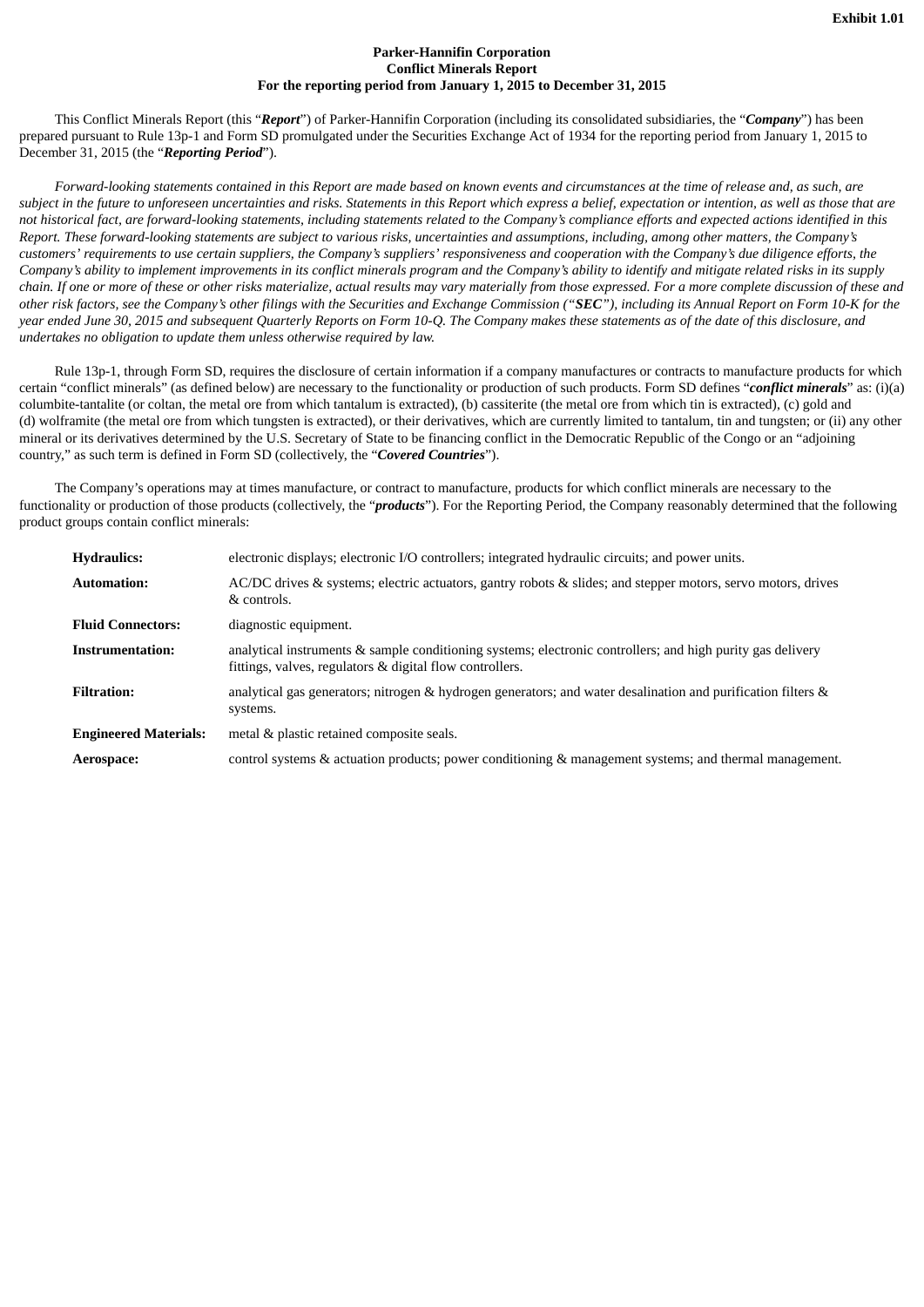As required by Form SD, the Company has conducted a good faith reasonable country of origin inquiry ("*RCOI*") regarding the conflict minerals included in the products described above during the Reporting Period, which the Company refers to as the "*Subject Minerals*," to determine whether any such Subject Minerals originated in the Covered Countries and/or whether any of the Subject Minerals were from recycled or scrap sources. Where applicable, the Company has conducted additional due diligence regarding the sources of the Subject Minerals. The results of the Company's RCOI regarding the Subject Minerals, as well as the Company's additional due diligence regarding the sources of such Subject Minerals, are contained in this Report, which is publicly available at www.parker.com. The content on, or accessible through, any web site referred to in this Report is not incorporated by reference into this Report unless expressly noted.

#### **1. RCOI and Due Diligence Process.**

The Company has conducted a good faith RCOI regarding the Subject Minerals. This good faith RCOI was reasonably designed to determine whether any of the Subject Minerals originated in the Covered Countries and whether any of the Subject Minerals may be from recycled or scrap sources, in accordance with Form SD and related guidance provided by the SEC. The Company also exercised due diligence on the source of the Subject Minerals. The Company's due diligence measures have been designed to follow the framework in the Organization for Economic Co-operation and Development Due Diligence Guidance for Responsible Supply Chain of Minerals from Conflict-Affected and High Risk Areas: Second Edition, including the related supplements on gold, tin, tantalum and tungsten (the "*OECD Guidelines*").

#### **RCOI**

The Company's global supply chain is complex. The Company does not purchase conflict minerals directly from mines, smelters or refiners; there are many third parties in the supply chain between the Company and the original sources of conflict minerals. In the course of its business operations, the Company may purchase materials and components containing conflict minerals, and those materials and components may, in turn, be included in the Company's products. As a result, the Company necessarily relies on its direct material suppliers to provide information regarding the origin of any conflict minerals that are included in its products. In accordance with the OECD Guidelines and related guidance provided by the SEC, the Company works with its direct material suppliers to identify, where possible, the smelters and/or refiners and countries of origin of the Subject Minerals.

During the Reporting Period, the Company continued to identify direct material suppliers that it believed could potentially provide materials or components containing Subject Minerals (collectively, the "*Covered Suppliers*"). During the Reporting Period, the Company continued to gather information in response to questions regarding conflict minerals in its existing web-based supplier portal, which the Company refers to as "PHconnect," regarding whether each such Covered Supplier was supplying materials or components to the Company that contained Subject Minerals and, if so, to determine the source of such Subject Minerals. The Company's PHconnect system requires suppliers to, among other matters, confirm the source of any conflict minerals contained in materials or components supplied to the Company and to provide annual updates regarding such responses.

Given the size and complexity of the Company's global supply chain, the Company continues to focus on its largest suppliers, ranked by the amount the Company spends with each such supplier, and suppliers that had the highest probability of supplying the Company with materials or components containing Subject Minerals (e.g., electronics). Using a risk-based approach, the Company evaluated responses from the Covered Suppliers for plausibility, consistency, and gaps both in terms of which materials or components were stated to contain or not contain Subject Minerals, as well as the origin of those Subject Minerals. The Company engaged certain Covered Suppliers, holding discussions and reviewing the results of their internal due diligence efforts, to ensure that the Company's inquiries regarding conflict minerals were understood and complied with.

For the Reporting Period, the Company obtained representations from suppliers representing approximately 83% of its total direct material spend during the Reporting Period. Such representations included, from certain Covered Suppliers, the Conflict-Free Sourcing Initiative ("*CFSI*") Conflict Minerals Reporting Template indicating the facility at which the Subject Minerals were processed. Based on the information obtained pursuant to the RCOI process described above, the Company does not have sufficient information with respect to the Reporting Period to determine the country of origin of all of the Subject Minerals. See "*Additional Due Diligence and Risk Mitigation*" below for additional detail.

2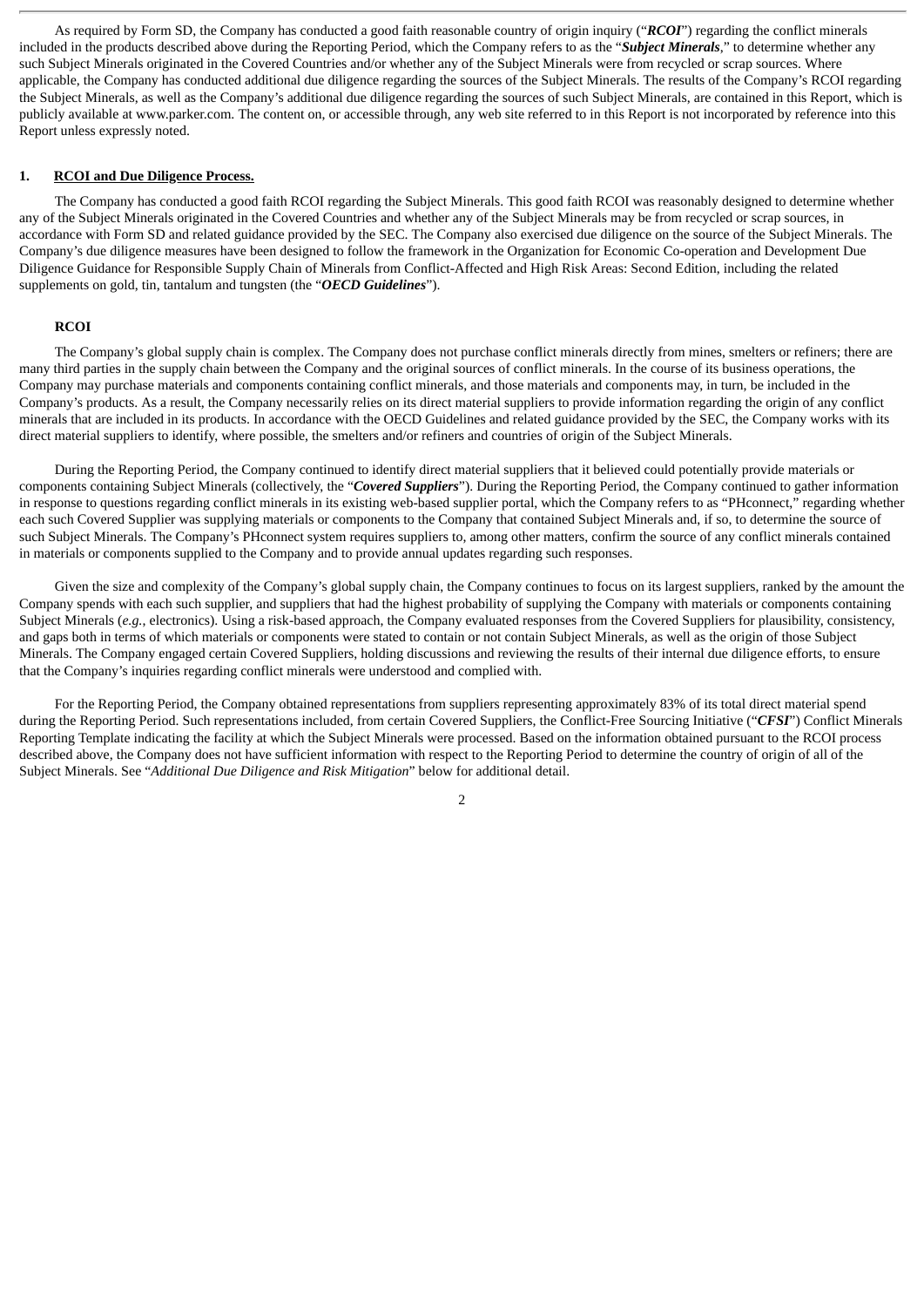#### **Due Diligence**

The Company's due diligence process is based on the OECD Guidelines. Due diligence measures undertaken by the Company during the Reporting Period included the following:

#### *Establish Strong Company Management Systems*

Internal Team to Support Supply Chain Due Diligence.

The Company maintains an internal team to manage conflict minerals engagement with its suppliers. During the Reporting Period, the Company held meetings with senior members of the Company's law department, supply chain management department and environmental/health/safety department to educate the Company's procurement, sales and compliance personnel on the SEC's rules regarding conflict minerals and to ensure the Company's conflict minerals programs continue to be effective. This center-led team of subject matter experts is responsible for working with the Company's employees to provide training and guidance, implement reporting systems and facilitate communication between departments with respect to compliance with the SEC's reporting requirements regarding conflict minerals.

Internal Measures Taken to Strengthen Engagement with Suppliers.

The Company's conflict minerals reporting compliance measures are managed at the division level where the supplier relationship exists. Each division is responsible for managing the conflict minerals, if any, provided by its supply base and for identifying, where possible, the supplier of such conflict minerals in the Company's materials or components. Using PHconnect, the Company engages suppliers of conflict minerals, communicates its reporting obligations with respect to conflict minerals and follows up with such suppliers to ensure ongoing compliance. During the Reporting Period, the Company also: (i) continued to educate key employees regarding conflict minerals; (ii) continued to respond to questions from the Company's supplier base regarding conflict minerals; and (iii) maintained its internal training for responses to questions from the Company's customers regarding conflict minerals.

#### *Identify and Assess Risks in the Supply Chain*

As discussed above, the Company continues to assess its supply chain risks and work with its suppliers in developing greater supply chain transparency.

#### *Implement Additional Terms and Conditions and Supplier Code of Conduct*

The Company continued its commitment to the responsible sourcing of conflict minerals though the use of terms and conditions in its supply agreements and purchase orders, whether renewed agreements or new agreements. These additional terms and conditions require, among other matters, that no materials or components supplied under such contract may contain any conflict minerals that directly or indirectly finance any armed group that has been identified as a perpetrator of human rights abuses. Furthermore, the Company maintained its supplier code of conduct which prohibits suppliers from supplying the Company with any mineral that directly or indirectly finances any armed group that has been identified as a perpetrator of human rights abuses, including without limitation those defined as conflict minerals in the rules issued under Section 13(p) of the Securities Exchange Act of 1934. This supplier code of conduct is accessed by suppliers through the Company's PHconnect system.

#### *Design and Implement a Strategy to Respond to Identified Risks*

The Company is committed to maintaining high standards of corporate responsibility through its compliance with Form SD. As required by Form SD, the Company is reporting the findings of its RCOI and additional due diligence measures through the preparation of this Report. The Company's internal team that manages conflict minerals engagement with the Company's suppliers also works to address any significant due diligence findings as they arise. For example, as noted above, the Company conducted additional due diligence for certain Covered Suppliers who provided inadequate or incomplete initial responses to the Company's RCOI. The Company uses its PHconnect system to monitor the use of conflict minerals in its supply chain. Data from the PHconnect system is used at the corporate, group and division levels to oversee the Company's supplier base and to provide key metrics to decision makers to assist with the Company's conflict minerals reporting compliance and to provide meaningful comparisons regarding supply chain transparency across the Company.

3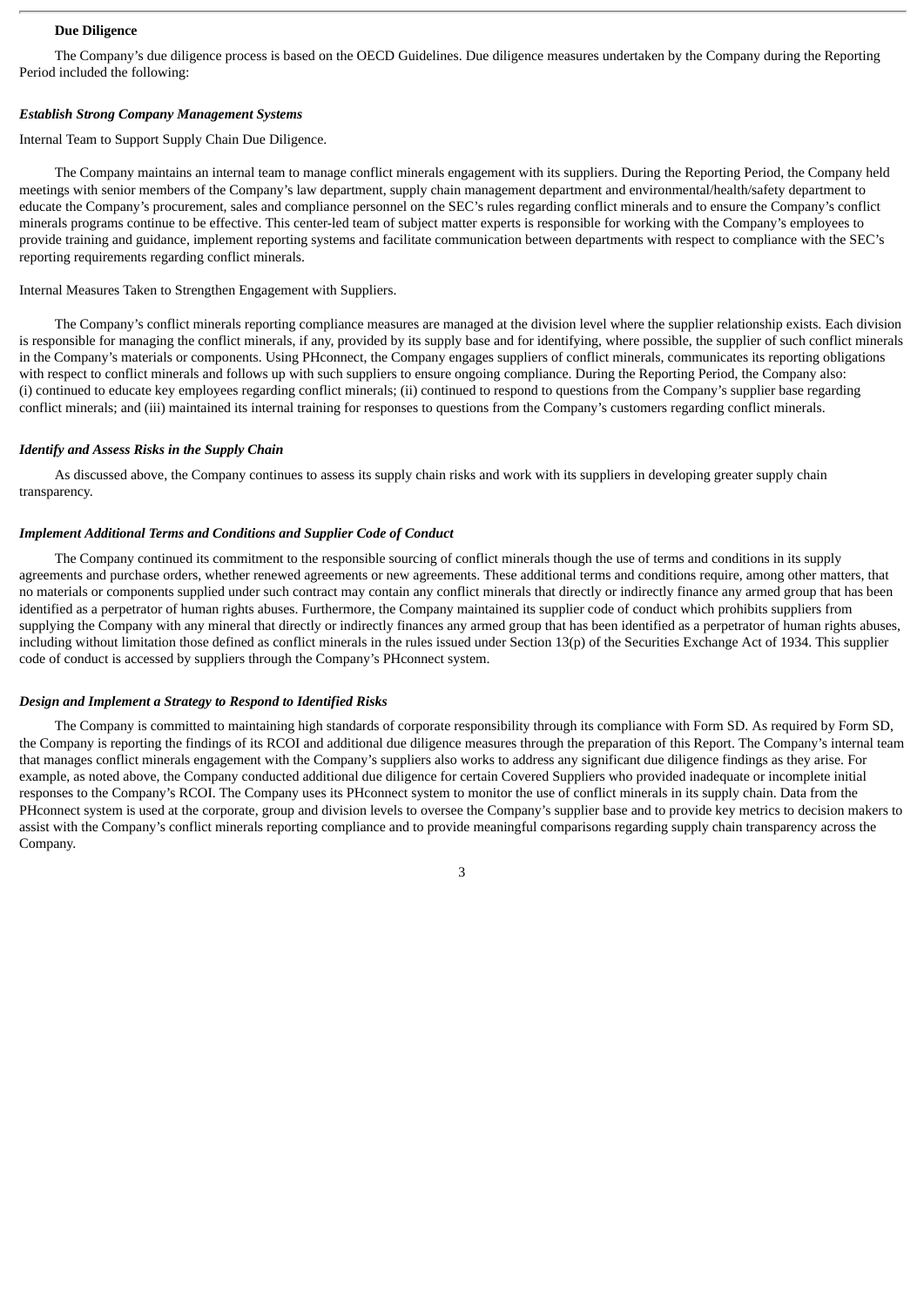#### *Carry Out Independent Third-Party Audit of Smelter's / Refiner's Due Diligence Practices*

Where possible, the Company has relied on third party assurances and certifications. For example, the Company accepts as reliable any smelter that is a member of the CFSI Conflict Free Smelter program. To the extent that other audited supplier certifications are provided to the Company, the Company may consider reliance on a case-by-case basis.

#### *Report Annually on Supply Chain Due Diligence*

The Report is publicly available at www.parker.com and meets the OECD recommendation to report annually on supply chain due diligence.

#### **2. Diligence Results.**

Based on the information obtained pursuant to the RCOI and due diligence process described above, the Company does not have sufficient information, with respect to the Reporting Period, to determine the known facility/smelter or country of origin of the Subject Minerals. Through the PHconnect system, the Company has expanded the capacity for Covered Suppliers to identify the facilities/smelters that may have been used to produce its products. For the Reporting Period, the Company identified over 3,000 facilities/smelters, as reported by the Covered Suppliers, as potential sources of Subject Minerals. Several of these facilities/smelters were identified by more than 200 Covered Suppliers as a potential source of Subject Minerals. The names of these facilities/smelters are included in Annex A hereto for reference. Although the Company received responses from certain Covered Suppliers in connection with its RCOI that listed smelter or refiner names, such Covered Suppliers are unable to accurately report which specific smelters were part of the supply chain for the Subject Minerals. For example, the majority of Covered Suppliers reported their sourcing results on a company-wide basis, rather than on a product-specific basis or were unable to determine the facility/smelter and/or country of origin for the Subject Minerals. A Covered Supplier's failure to identify a specific facility/smelter and/or country of origin at any point in its supply chain will drive an equivalent response for the Company and, therefore, the Company is unable to report any known facilities/smelters and/or countries of origin for the Subject Minerals at this time. The Company continues to implement and refine its conflict minerals program to improve its supply chain transparency by obtaining more accurate and more complete information from its suppliers.

#### **3. Additional Due Diligence and Risk Mitigation.**

Within the Company's supplier relationships, the Company seeks to manage its sourcing processes ethically, and to hold the Company and its suppliers to high standards of behavior. This means that the Company is committed to working with its suppliers to encourage responsible practices throughout the supply network. The Company expects to continue to improve its RCOI process and due diligence measures, including, but not limited to:

- assessing the presence of conflict minerals in its supply chain;
- clearly communicating expectations with regard to transparency of supplier sourcing of conflict minerals;
- increasing the response rate for RCOI process;
- continuing to monitor and track the Company's performance of risk mitigation and response rate for RCOI process; and
- continuing to compare RCOI results to information collected via independent conflict free smelter validation programs such as the CFSI Conflict Free Smelter program.